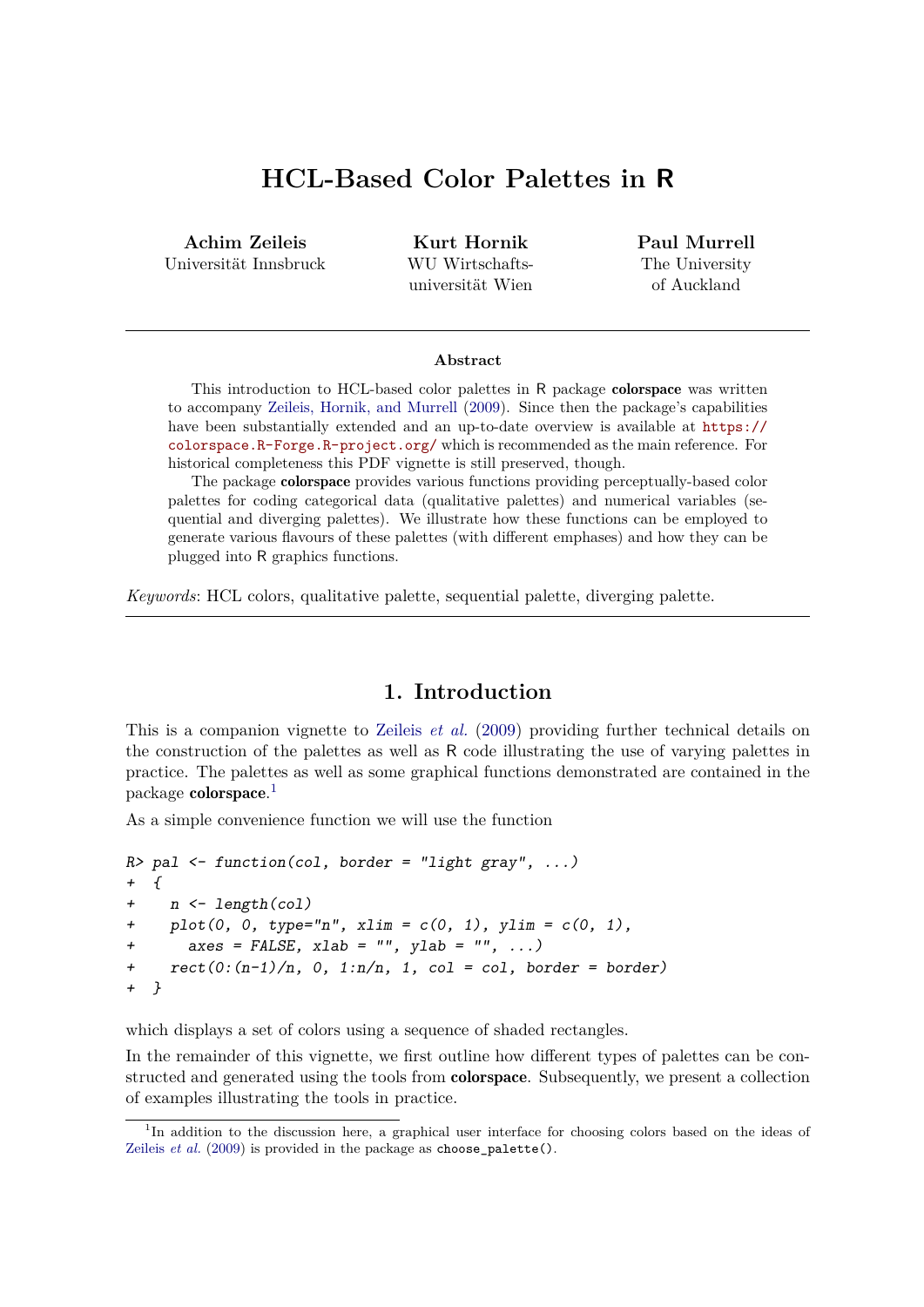# **2. Color palettes**

#### **2.1. Qualitative palettes**

Qualitative palettes are sets of colors for depicting different categories, i.e., for coding a categorical variable. To give the same perceptual weight to each category, chroma and luminance are kept constant and only the hue is varied for obtaining different colors (which are consequently all balanced towards the same gray).

In colorspace, qualitative palettes are implemented in the function

rainbow hcl(n, c = 50, l = 70, start = 0, end =  $360*(n-1)/n$ , ...)

where **n** controls the number of colors in the palette. The arguments  $c$  and  $1$  give the fixed chroma and luminance levels, respectively, and start and end specify the range of hue angles. The function is named after the base R function rainbow() which has a similar interface but chooses colors in HSV coordinates. Figure [1](#page-3-0) depicts examples for generating qualitative sets of colors (*H,* 50*,* 70) produced by

```
R> pal(rainbow_hcl(4, start = 30, end = 300), main = "dynamic")
R> pal(rainbow_hcl(4, start = 60, end = 240), main = "harmonic")
R> pal(rainbow_hcl(4, start = 270, end = 150), main = "cold")
R pal(rainbow hcl(4, start = 90, end = -30), main = "warm")
```
From left to right and top to down, this shows a palette from the full spectrum  $(H =$ 30, 120, 210, 300) creating a 'dynamic' set of colors, a 'harmonic' set with  $H = 60, 120, 180, 240$ , cold colors (from the blue/green part of the spectrum:  $H = 270, 230, 190, 150$ ) and warm colors (from the yellow/red part of the spectrum:  $H = 90, 50, 10, 330$ ), respectively.

#### **2.2. Sequential palettes**

Sequential palettes are used for coding numerical information that ranges in a certain interval where low values are considered to be uninteresting and high values are interesting. Suppose we need to visualize an intensity or interestingness  $i$  which (without loss of generality) is scaled to the unit interval.

Potentially, all three dimensions of HCL space can be used for coding the intensity, leading to colors from an interval of hues (i.e., differing types of colors), an interval of chroma values (i.e., differing colorfulness) and an interval of luminance (i.e., differing intensity of gray). If we allow chroma and luminance to increase non-linearly via a function of type  $i^p$ , the resulting formula is:

 $(H_2 - i \cdot (H_1 - H_2), C_{\text{max}} - i^{p_1} \cdot (C_{\text{max}} - C_{\text{min}}), L_{\text{max}} - i^{p_2} \cdot (L_{\text{max}} - L_{\text{min}})).$ 

Two different "flavors" of this formula are readily implemented in **colorspace**, employing different defaults. For single hue palettes with  $H_1 = H_2$  the function

sequential\_hcl(n, h = 260, c = c(80, 0), l = c(30, 90), power = 1.5, ...)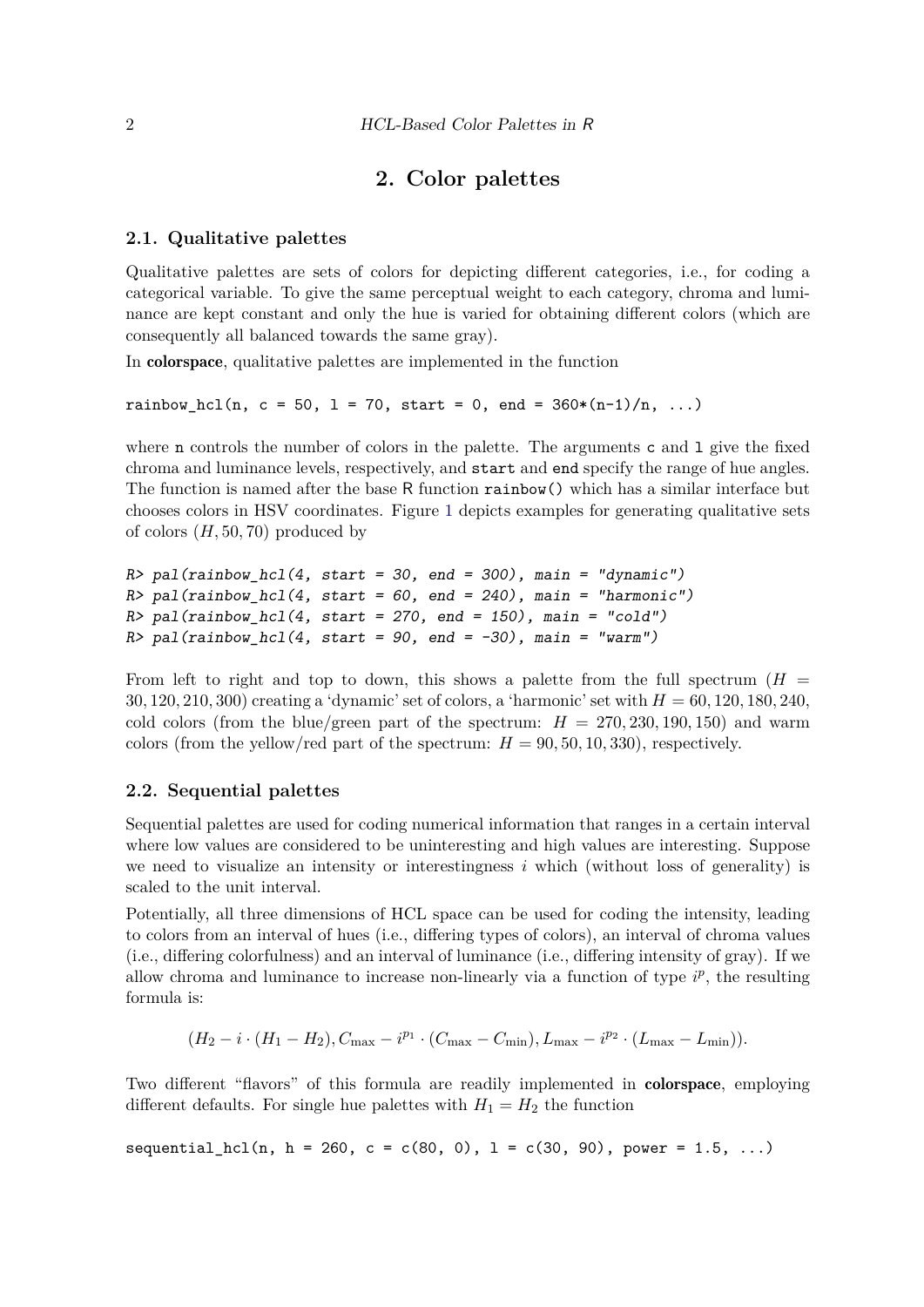is provided where the first element of  $c$  and  $1$  give the starting chroma and luminance coordinate (by default colorful and dark) and the second element the ending coordinate (by default gray and light). The power argument implements the parameter  $p$  from the  $i^p$  function (and can be a vector of length 2). Sequential palettes using an interval of hues are provided by

heat\_hcl(n, h = c(0, 90), c = c(100, 30), 1 = c(50, 90), power = c(1/5, 1), ...)

named after the HSV-based R function heat.colors() and by default starts from a red and going to a yellow hue. The defaults in heat hcl() are set differently compared to sequential hcl() as to make the default HCL heat colors more similar to the HSV version. The defaults of sequential\_hcl(), on the other hand, are set as to achieve a large contrast on the luminance axis. In addition terrain\_hcl() is a wrapper for heat\_hcl() producing colors similar to the HSV-based terrain.colors() from base R.

Various palettes produced from these functions are shown in Figure [2](#page-3-1) using different pairs of hues as well as different chroma and luminance contrasts.

```
R> pal(sequential_hcl(12, c = 0, power = 2.2))
R> pal(sequential_hcl(12, power = 2.2))
R> pal(heat hcl(12, c = c(80, 30), l = c(30, 90), power = c(1/5, 2)))
R> pal(terrain_hcl(12, c = c(65, 0), l = c(45, 90), power = c(1/2, 1.5)))
R> pal(rev(heat_hcl(12, h = c(0, -100), c = c(40, 80), l = c(75, 40),
+ power = 1)))
```
## **2.3. Diverging palettes**

Diverging palettes are also used for coding numerical information ranging in a certain interval however, this interval includes a neutral value. Analogously to the previous section, we suppose that we want to visualize an intensity or interestingness *i* from the interval  $[-1, 1]$ (without loss of generality). Given useful sequential palettes, deriving diverging palettes is easy: two different hues are chosen for adding color to the same amount of 'gray' at a given intensity |*i*|.

Diverging palettes are implemented in the function

diverging\_hcl(n, h = c(260, 0), c = 80, l = c(30, 90), power = 1.5, ...)

which has the same arguments as sequential  $hcl()$  but takes a pair of hues h.

Figure [3](#page-4-0) shows various examples of conceivable combinations of hue, chroma and luminance. The first palette uses a broader range on the luminance axis whereas the others mostly rely on chroma contrasts.

```
R> pal(diverging_hcl(7))
R> pal(diverging_hcl(7, c = 100, l = c(50, 90), power = 1))
R> pal(diverging_hcl(7, h = c(130, 43), c = 100, l = c(70, 90)))
R> pal(diverging_hcl(7, h = c(180, 330), c = 59, l = c(75, 95)))
```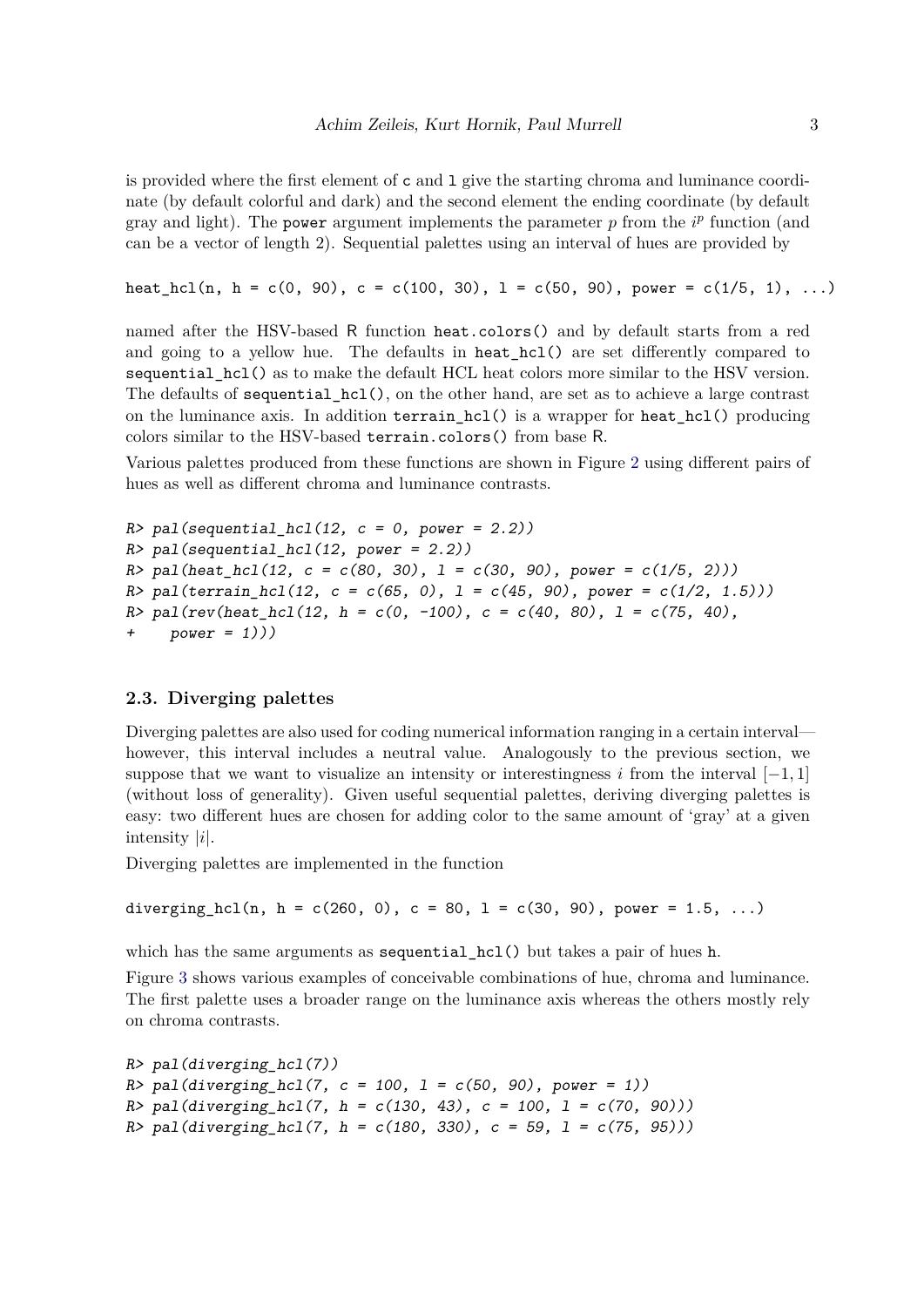

Figure 1: Examples for qualitative palettes. Hue is varied in different intervals for given  $C=50$  and  $L=70.$ 

<span id="page-3-0"></span>

<span id="page-3-1"></span>Figure 2: Examples for sequential palettes, varying only luminance (first panel), chroma and luminance (second panel), and hue, chroma and luminance (remaining panels).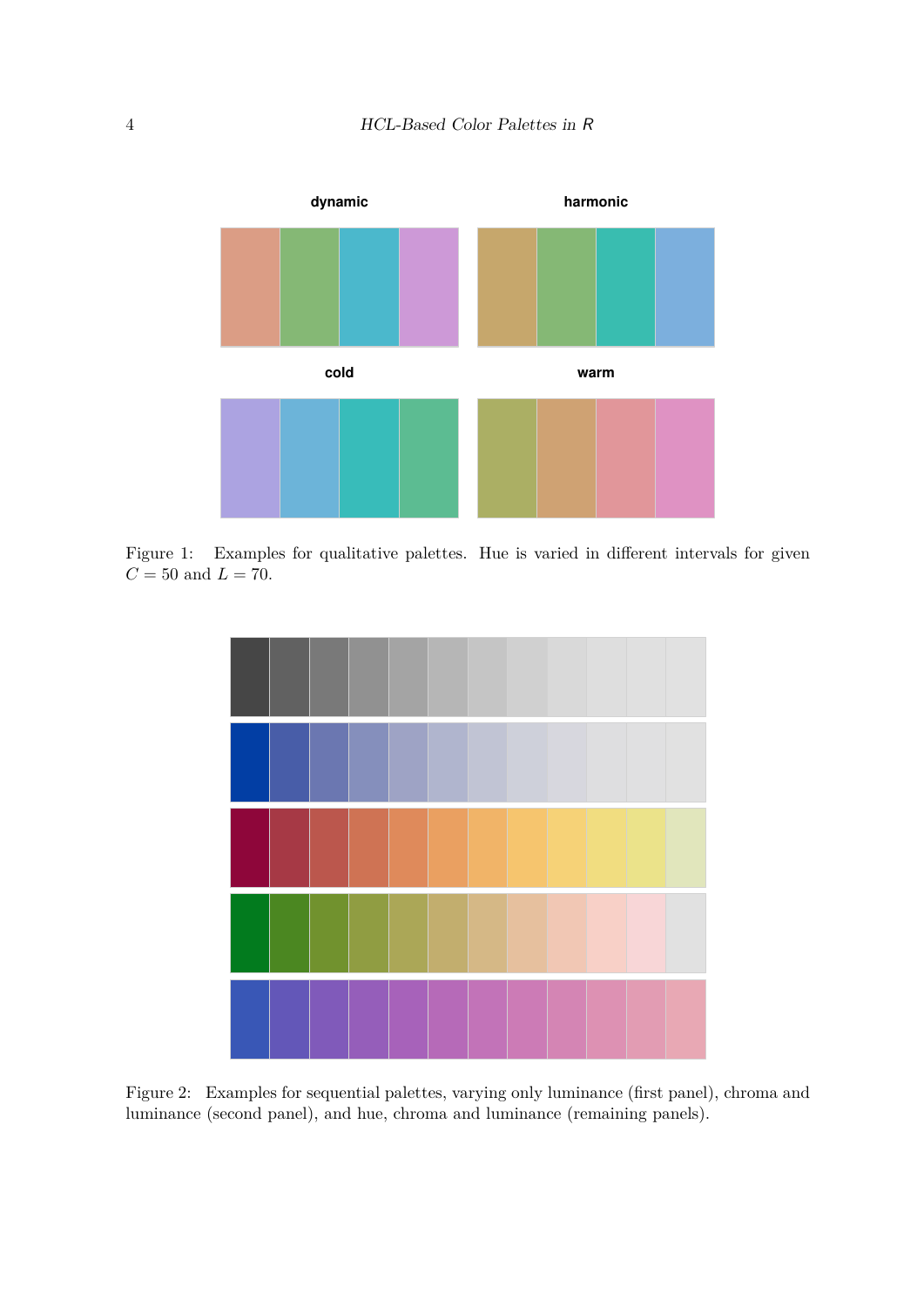

<span id="page-4-0"></span>Figure 3: Examples for diverging palettes with different pairs of hues and decreasing luminance contrasts.

## **3. Illustrations**

#### **3.1. Qualitative palettes: Seats and votes in the German Bundestag**

In this section, we show a collection of examples for the various types of palettes applied to statistical graphics. The first example illustrates qualitative palettes and visualizes data from the 2005 election for the German parliament "Bundestag". In this election, five parties were able to obtain enough votes to enter the Bundestag, the numbers of seats are given by

```
R> seats <- structure(c(226, 61, 54, 51, 222),
+ .Names = c("CDU/CSU", "FDP", "Linke", "Gruene", "SPD"))
R> seats
```
We choose colors that are rough metaphors for the political parties, using a red hue  $H = 0$ for the social democrats SPD, a blue hue  $H = 240$  for the conservative CDU/CSU, a yellow hue  $H = 60$  for the liberal FDP, a green hue  $H = 120$  for the green party "Die Grünen" and a purple hue  $H = 300$  for the leftist party "Die Linke". To obtain rather intense colors, we set chroma to  $C = 60$  and luminance to  $L = 75$ :

```
R> parties <- rainbow_hcl(6, c = 60, l = 75)[c(5, 2, 6, 3, 1)]
R> names(parties) <- names(seats)
```
The distribution of seats is depicted in a pie chart in Figure [4.](#page-6-0) showing clearly that neither the governing coalition of SPD and Grüne nor the opposition of CDU/CSU and FDP could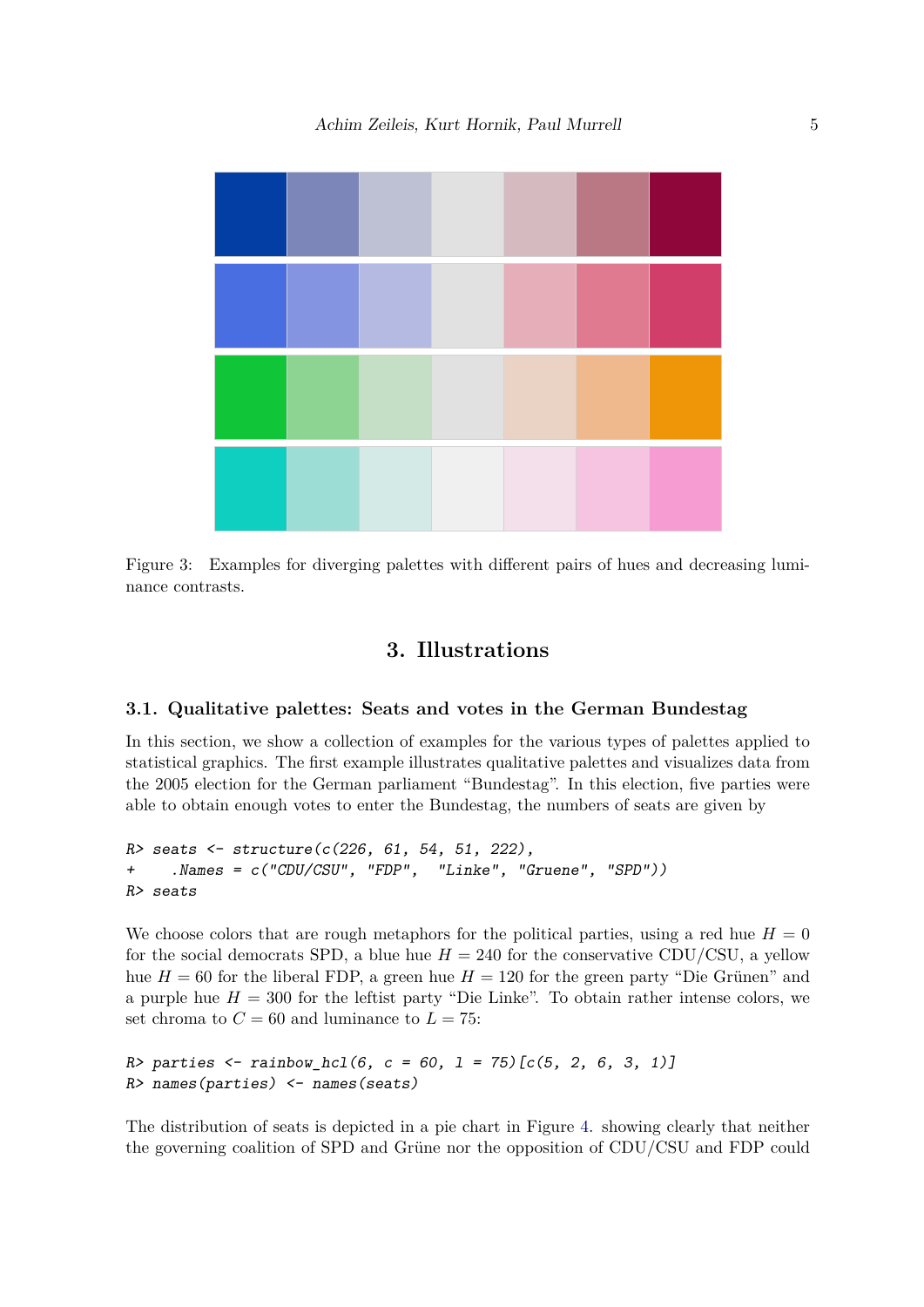assemble a majority. Given that no party would enter a coalition with the leftists, this lead to a big coalition of CDU/CSU and SPD.

```
R> pie(seats, clockwise = TRUE, col = parties, radius = 1)
```
To take a closer look at the regional distribution, we load the Bundestag2005 data set containing a contingency table with the number of votes for each party stratified by province (Bundesland). Then, we re-order the provinces from north to south, first the 10 western provinces (the former Federal Republic of Germany, FRG), then the 6 eastern provinces (the former German Democratic Republic, GDR).

```
R> data("Bundestag2005", package = "vcd")
R> votes <- Bundestag2005[c(1, 3:5, 9, 11, 13:16, 2, 6:8, 10, 12),
     + c("CDU/CSU", "FDP", "SPD", "Gruene", "Linke")]
```
The data can then be visualized using a highlighted mosaic display via

```
R> mosaic(votes, gp = gpar(fill = parties[colnames(votes)]))
```
The annotation for this plot is clearly sub-optimal, hence we use the flexible strucplot() framework provided by vcd and display the data via

```
R> mosaic(votes, gp = gpar(fill = parties[colnames(votes)]),
```

```
+ spacing = spacing_highlighting, labeling = labeling_left,
```

```
+ labeling_args = list(rot_labels = c(0, 90, 0, 0),
```
*+ varnames = FALSE, pos\_labels = "center",*

```
+ just_labels = c("center", "center", "center", "right")),
```

```
+ margins = unit(c(2.5, 1, 1, 12), "lines"),
```

```
+ keep_aspect_ratio = FALSE)
```
The output is shown in Figure [5](#page-6-1) highlighting that the SPD performed better in the north and the CDU/CSU better in the south; furthermore, Die Linke performed particularly well in the eastern provinces and in Saarland.

## **3.2. Sequential palettes: Old Faithful geyser eruptions**

To illustrate sequential palettes, a bivariate density estimation for the Old Faithful geyser eruptions data geyser from MASS is visualized. The Old Faithful geyser is one of the most popular sites in Yellowstone National Park and it is of some interest to understand the relation ship between the duration of a geyser eruption and the waiting time for this eruption. To look at the data, we use a bivariate kernel density estimate provided by the function bkde2D() from package KernSmooth.

```
R> library("KernSmooth")
R> data("geyser", package = "MASS")
R> dens <- bkde2D(geyser[,2:1], bandwidth = c(0.2, 3), gridsize = c(201, 201))
```
Subsequently, we look at the estimated kernel density by means of a heatmap (produced via  $image()$ ) using two different sequential palettes: first with only gray colors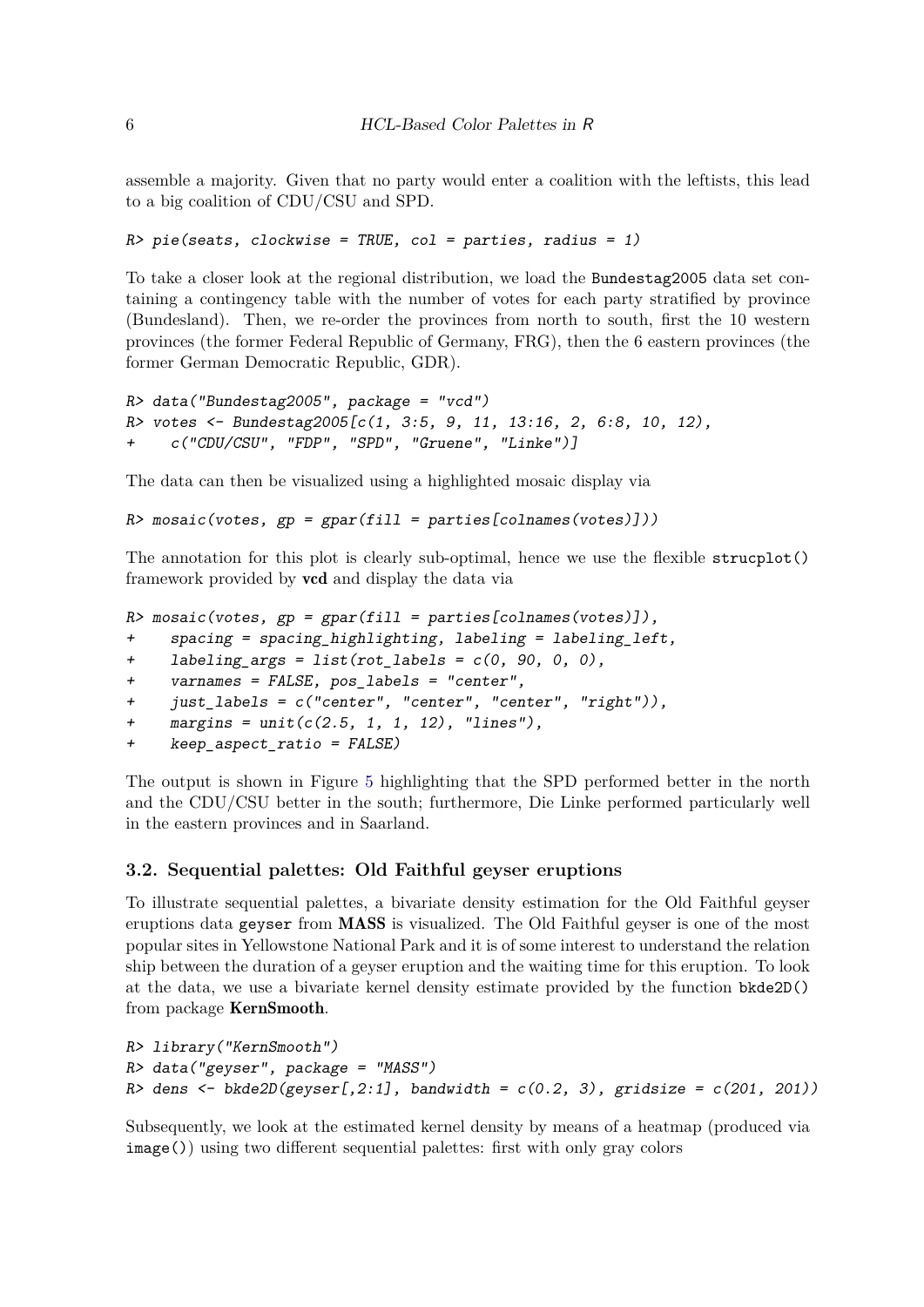

<span id="page-6-0"></span>Figure 4: Seats in the German parliament.



<span id="page-6-1"></span>Figure 5: Votes in the German election 2005.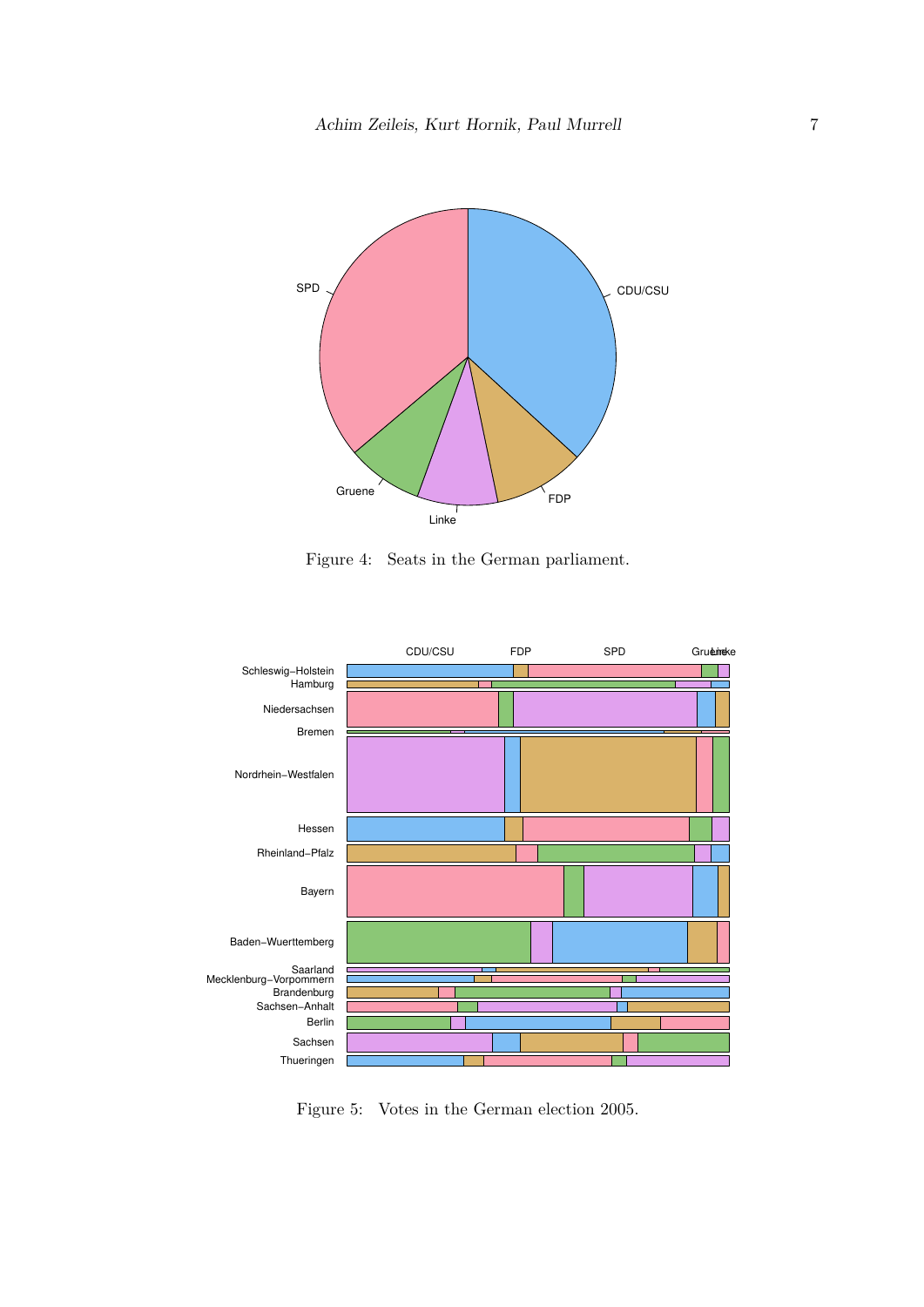

<span id="page-7-0"></span>Figure 6: Bivariate density estimation for duration and waiting time for an eruption.

*R> image(dens\$x1, dens\$x2, dens\$fhat, xlab = "duration", ylab = "waiting time",*  $col = rev(head_Lhcl(33, c = 0, l = c(30, 90), power = c(1/5, 1.3))))$ 

and then using heat colors balanced towards the sam gray levels as above

```
R> image(dens$x1, dens$x2, dens$fhat, xlab = "duration", ylab = "waiting time",
+ col = rev(\text{heat hcl}(33, c = c(80, 30), 1 = c(30, 90), power = c(1/5, 1.3))))
```
Figure [6](#page-7-0) shows the resulting heatmaps revealing a multi-modal bivariate distribution: short waiting times (around 50 minutes) are typically followed by a long eruption (around 4 minutes) whereas long waiting times (around 80 minutes) can be followed by either a long or short eruption (around 4 minutes).

Another interesting question in this data set would be ask how long the waiting time for the next eruption is following a short or long eruption respectively. This can be visualized using another bivarate density estimate for the transformed data set matching the previous duration with the following waiting time:

```
R> library("KernSmooth")
R> geyser2 <- cbind(geyser$duration[-299], geyser$waiting[-1])
R> dens2 <- bkde2D(geyser2, bandwidth = c(0.2, 3), gridsize = c(201, 201))
```
Again, we look at this density using two heatmaps generated via

```
R> image(dens2$x1, dens2$x2, dens2$fhat, xlab = "duration", ylab = "waiting time",
+ col = rev(heat_hcl(33, c = 0, l = c(30, 90), power = c(1/5, 1.3))))
```
and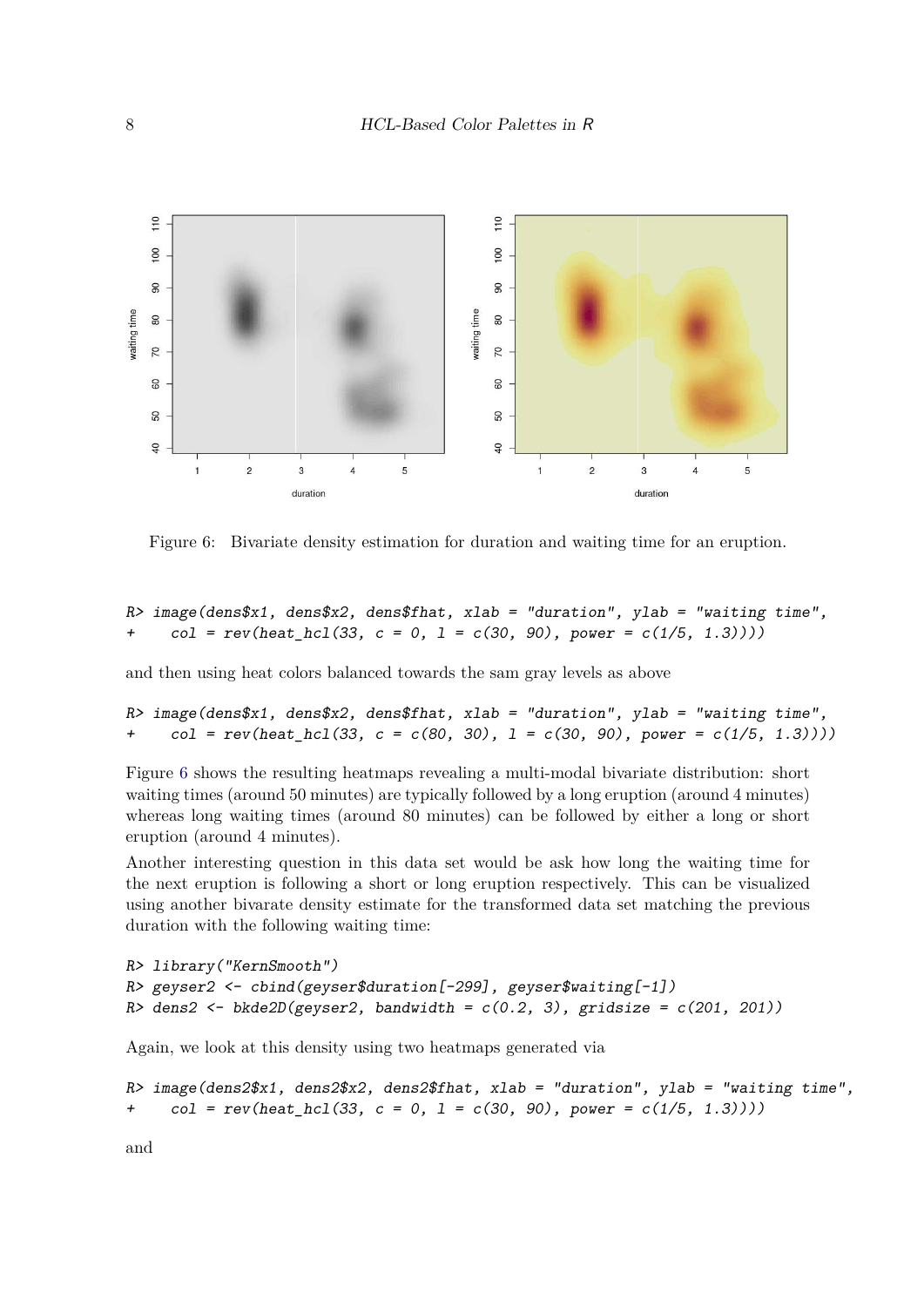

<span id="page-8-0"></span>Figure 7: Bivariate density estimation for previous duration and following waiting time for an eruption.

*R> image(dens2\$x1, dens2\$x2, dens2\$fhat, xlab = "duration", ylab = "waiting time", + col = rev(heat\_hcl(33, c = c(80, 30), l = c(30, 90), power = c(1/5, 1.3))))*

Figure [7](#page-8-0) shows the result that illustrates that long and short waiting times follow long and short eruption durations, resepectively.

#### **3.3. Diverging palettes: Arthritis and SVM classification**

Diverging palettes are particularly useful when visualizing residuals or correlations (with natural neutral value 0) or probabilities in 2-class supervised learning (with neutral value 0.5). Examples for both situations are provided here. First, we look at the outcome for the female patients from a double-blind clinical trial investigating a new treatment for rheumatoid arthritis.

```
R> art <- xtabs(~ Treatment + Improved, data = Arthritis,
+ subset = Sex == "Female")
```
For visualizing the data, we use a mosaic display with maximum shading (as derived by [Zeileis, Meyer, and Hornik 2007\)](#page-9-1) via

```
R> set.seed(1071)
R> mosaic(art, gp = shading_max, gp_args = list(n = 5000))
```
The mosaic rectangles in Figure [8](#page-10-0) signal that the treatment lead to higher improvement compared to the placebo group; this effect is shown to be significant by the shading that codes the size of the Pearon residuals. Positive residuals, corresponding to more observations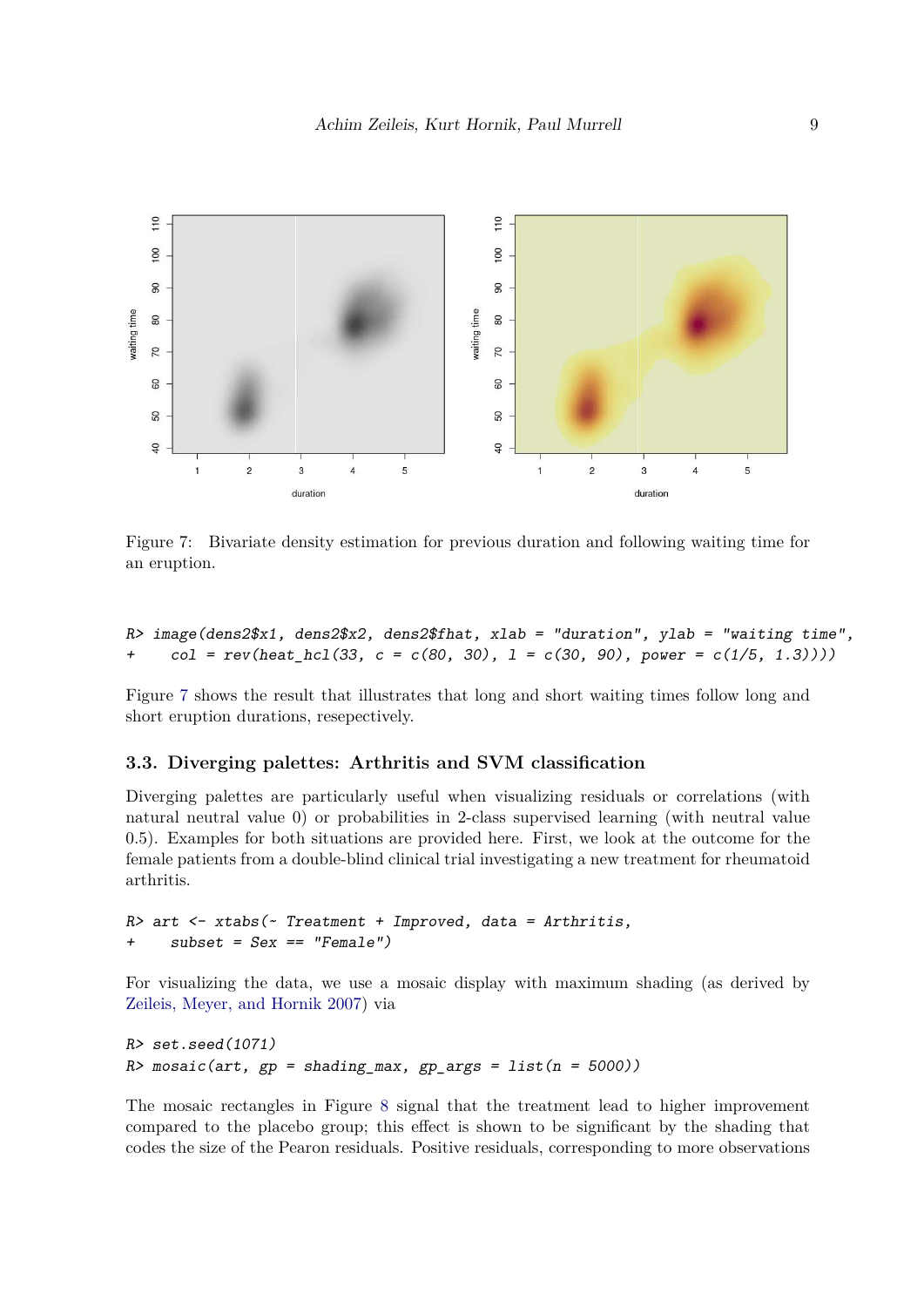in the corresponding cell than expected under independence, are depicted in blue, negative residuals in red. Light colors signal significance at  $10\%$  level, full colors significance at  $1\%$ level. The palette implicitly used in this plot is diverging hcl(5, c = c(100, 0), 1 =  $c(50, 90)$ , power = 1), it can be modified using the arguments of shading  $max()$  which has an interface similar to diverging hcl().

To illustrate the use of diverging palettes in 2-class classification, we generate some artificial date from a mixture of two bivariate normal distributions with different means and covariance matrices. The data are generated using **mythorm** and collected in a data frame ex1:

```
R> library("mvtnorm")
R> set.seed(123)
R> x1 <- rmvnorm(75, mean = c(1.5, 1.5),
+ sigma = matrix(c(1, 0.8, 0.8, 1), ncol = 2))
R> x2 <- rmvnorm(75, mean = c(-1, -1),
+ sigma = matrix(c(1, -0.3, -0.3, 1), ncol = 2))
R> X <- rbind(x1, x2)
R> ex1 <- data.frame(class = factor(c(rep("a", 75),
    + rep("b", 75))), x1 = X[,1], x2 = X[,2])
```
We fit a support vector machine  $(SVM)$  with a radial basis function kernel to this data set, using the function ksvm() from kernlab

```
R> library("kernlab")
R> fm <- ksvm(class ~ ., data = ex1, C = 0.5)
```
which can subsequently be easily visualized via

```
R> plot(fm, data = ex1)
```
The resulting plot in Figure [9](#page-10-1) shows a heatmap with the fit of the SVM. The circles and triangles show the original observations, solid symbols correspond to the support vectors found. The shading underlying the plot visualizes the fitted decision values: values around  $\alpha$  are on the decision boundary and are shaded in light gray, while regions that are firmly classified to one or the other class are shaded in full blue and red respectively. The palette used by the plot() method for ksvm objects cannot be easily modified—however, the colors employed are equivalent to diverging hcl(n, c = c(100, 0), 1 = c(50, 90), power = 1.3).

## **References**

- <span id="page-9-0"></span>Zeileis A, Hornik K, Murrell P  $(2009)$ . "Escaping RGBland: Selecting Colors for Statistical Graphics." *Computational Statistics*  $\mathcal{B}$  *Data Analysis*, **53**, 3259–3270. [doi:10.1016/j.](https://doi.org/10.1016/j.csda.2008.11.033) [csda.2008.11.033](https://doi.org/10.1016/j.csda.2008.11.033).
- <span id="page-9-1"></span>Zeileis A, Meyer D, Hornik K  $(2007)$ . "Residual-Based Shadings for Visualizing (Conditional) Independence.<sup>n</sup> *Journal of Computational and Graphical Statistics*, **16**(3), 507–525. [doi:](https://doi.org/10.1198/106186007X237856) [10.1198/106186007X237856](https://doi.org/10.1198/106186007X237856).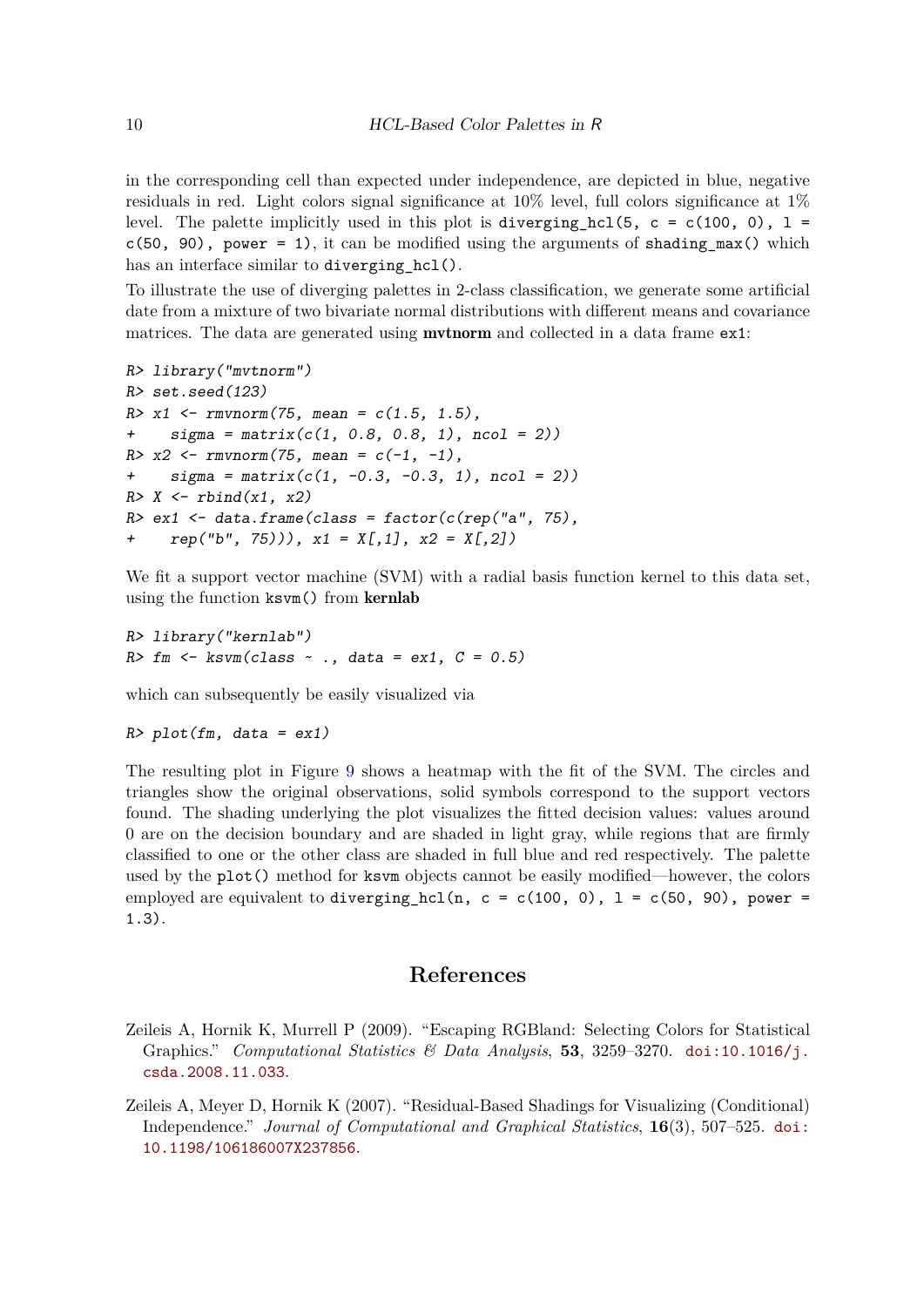

<span id="page-10-0"></span>Figure 8: Extended mosaic display for arthritis data.



<span id="page-10-1"></span>Figure 9: SVM classification plot.